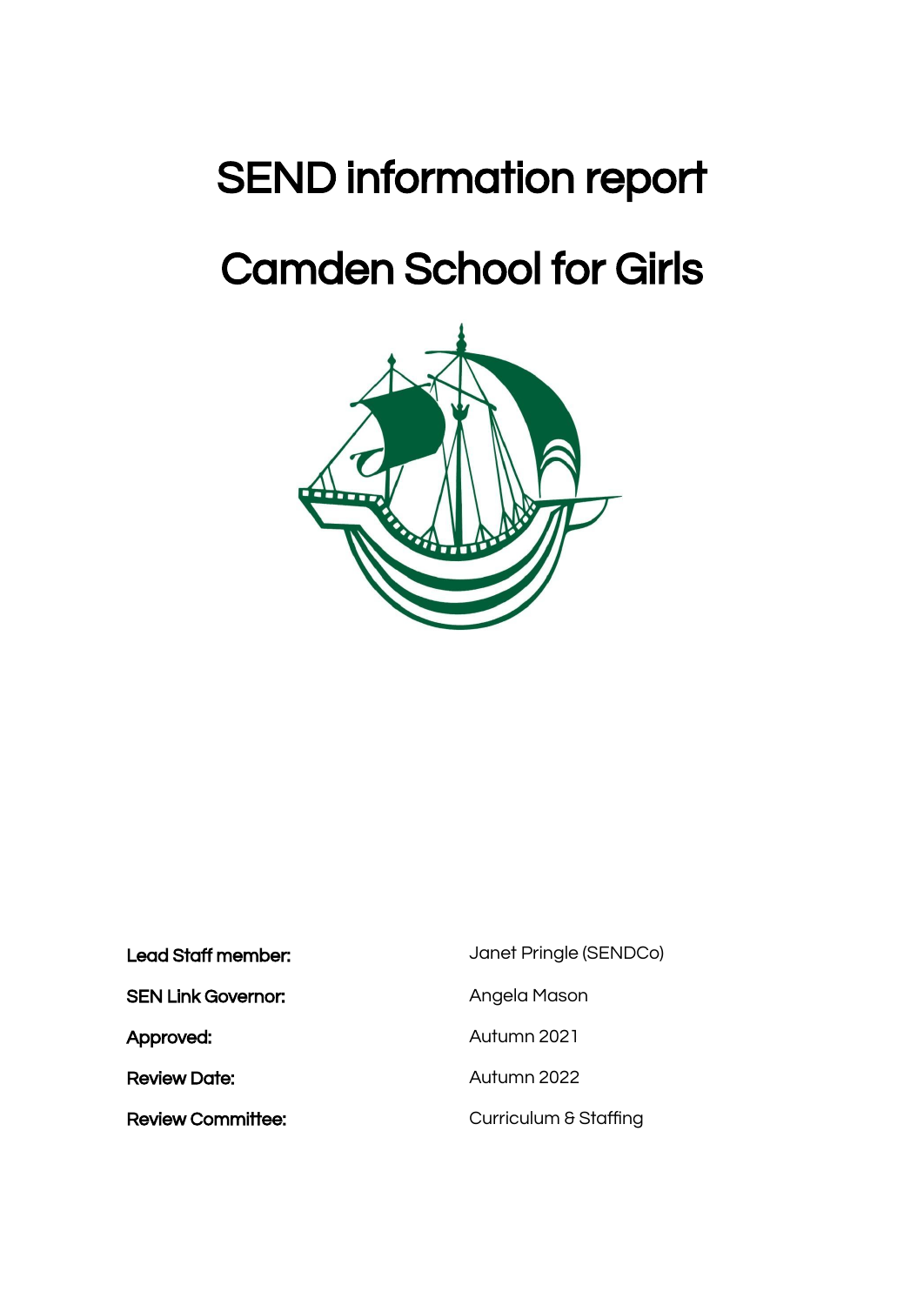#### 1.0 Our Vision

Camden School for Girls is a diverse, inclusive community and we are committed to providing an exceptional education for all our students. We strive to challenge, engage and nurture our students and to equip them with the skills and knowledge to support them to thrive in all areas of their lives.

#### 1.1 The kinds of SEN that are provided for

Our school currently provides additional and/or different provision for a range of needs, including:

- Communication and interaction, e.g, autistic spectrum disorder, Asperger's Syndrome, speech and language difficulties
- Cognition and learning, e.g, specific learning difficulties, dyslexia, dyspraxia, dyscalculia.
- Social, emotional and mental health difficulties, e.g, attention deficit hyperactivity disorder (ADHD), eating disorders, depression.
- Sensory and/or physical needs, e.g, visual impairments, hearing impairments, processing difficulties, epilepsy

#### 1.2 Identifying pupils with SEN and assessing their needs

Transition arrangements for students with previously identified SEND

At transition:

- SENDCo and HOY gather information from parents/carers, primary school staff and outside agencies involved with the child
- In the summer term of Y6, Parents make a visit to school with their child for meeting with SENDCo or HOY
- All students take the verbal, non-verbal reasoning and numerical sections of the CAT test in the autumn of year 6, as part of the School's admissions process. They take a second CAT test in the autumn of year 7. KS2 SATs results are used to evaluate progress at primary school as well as a review of the information received from the previous school.

#### Identification of SEND after transition

In line with the SEND Code of Practice 2014 the school considers, "A pupil has SEN where their learning difficulty or disability calls for special educational provision, namely provision different from or additional to that normally available to pupils of the same age."

Teachers' role in assessment of learning needs is not about diagnosing a condition; rather it is about seeking to identify what is required for the pupil to learn

Concerns about a special educational need may be raised by classroom teachers, HOYS, LSAs, parents or students themselves. The starting point for any action will always be a review of the strategies already in place in the classroom and the way these might be developed. The following issues should be taken into account:

- the child's learning characteristics their strengths and weaknesses
- the learning environment the school is providing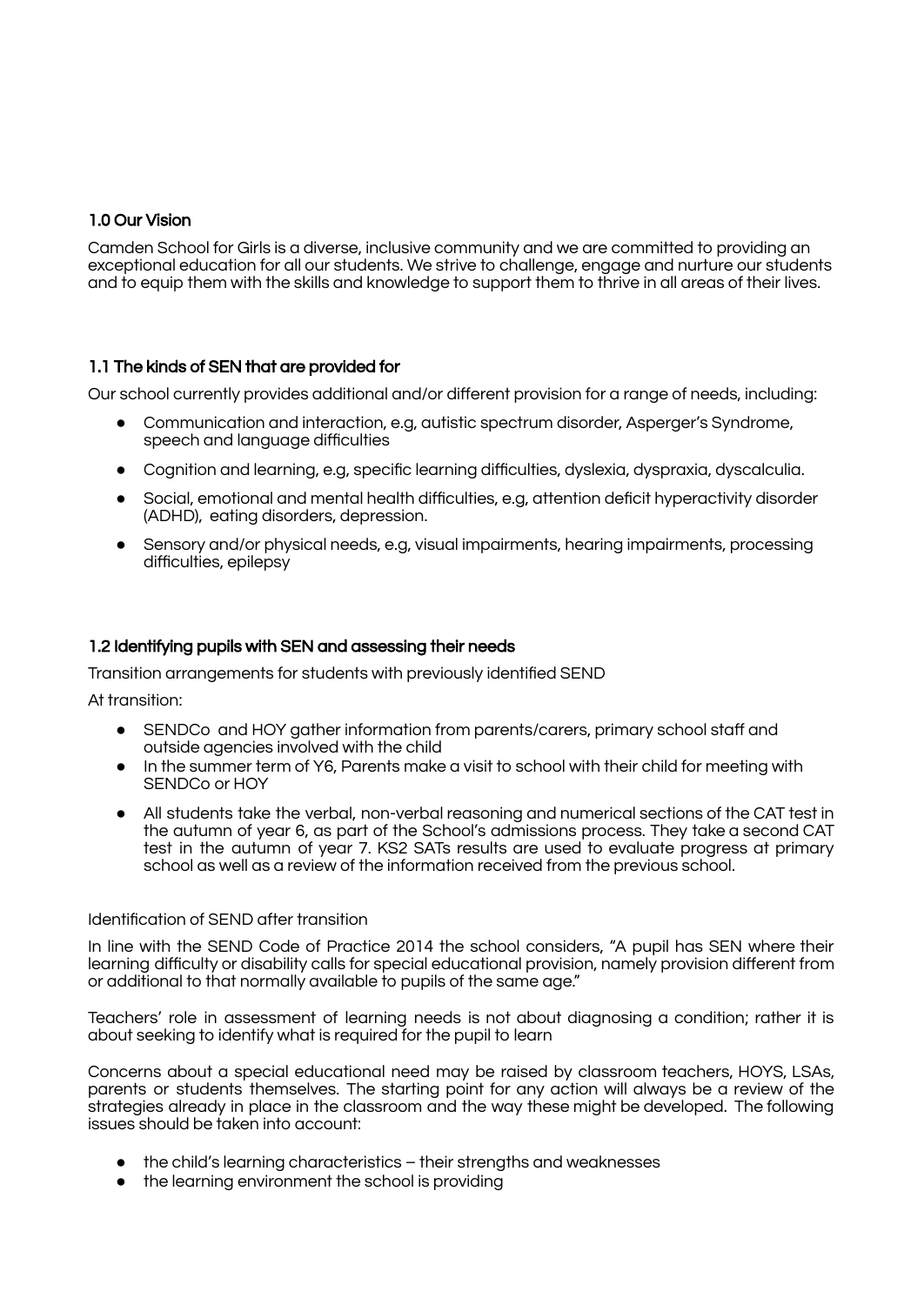- the tasks or activities involved what the student needs help with and what the student can do independently
- the teaching approach or strategy being used

The key test of the need for support is evidence that current rates of progress are inadequate. There should not be an assumption that all students will progress at the same rate and slow progress and low attainment will not automatically mean a pupil is recorded as having SEN.

Progress of a student will be measured by both quantitative and qualitative data:

- teacher observation and assessment
- National Curriculum levels
- descriptive profiles

Students with below average scores in KS2 SATs or low CAT scores, and students who are not making expected progress across the curriculum despite support through Quality First Teaching may be tested using a range of diagnostic tests throughout KS3 to ensure that any additional needs can be met.

We use

- Access Reading Comprehension
- York Assessment of Reading Comprehension (YARK) for single word reading
- Test of Word Reading Efficiency (TOWRE)
- Test of Memory and Learning (TOMAL)
- Comprehensive Test of Phonological Processing (CTOPP)
- Detailed Assessment of Speed of Handwriting (DASH)

\*We are currently changing to use of KTEA testing for 2021-22

The school considers, in line with the Code of Practice 2014 that the following concerns are not special educational needs, but may contribute to or compound any SEND difficulties and are therefore monitored:

- short term lapse in progress and learning
- attendance and punctuality
- health and welfare
- housing difficulties
- English as an additional language
- being in receipt of Pupil Premium
- being a Looked After Child (LAC)
- behaviour

#### 1.3 Consulting and involving pupils and parents

We will have an early discussion with the pupil and their parents when identifying whether they need special educational provision. These conversations will make sure that:

- Everyone develops a good understanding of the pupil's areas of strength and difficulty
- We take into account the parents' concerns
- Everyone understands the agreed outcomes sought for the child
- Everyone is clear on what the next steps are

We will formally notify parents when/if it is decided that a pupil will receive SEN support.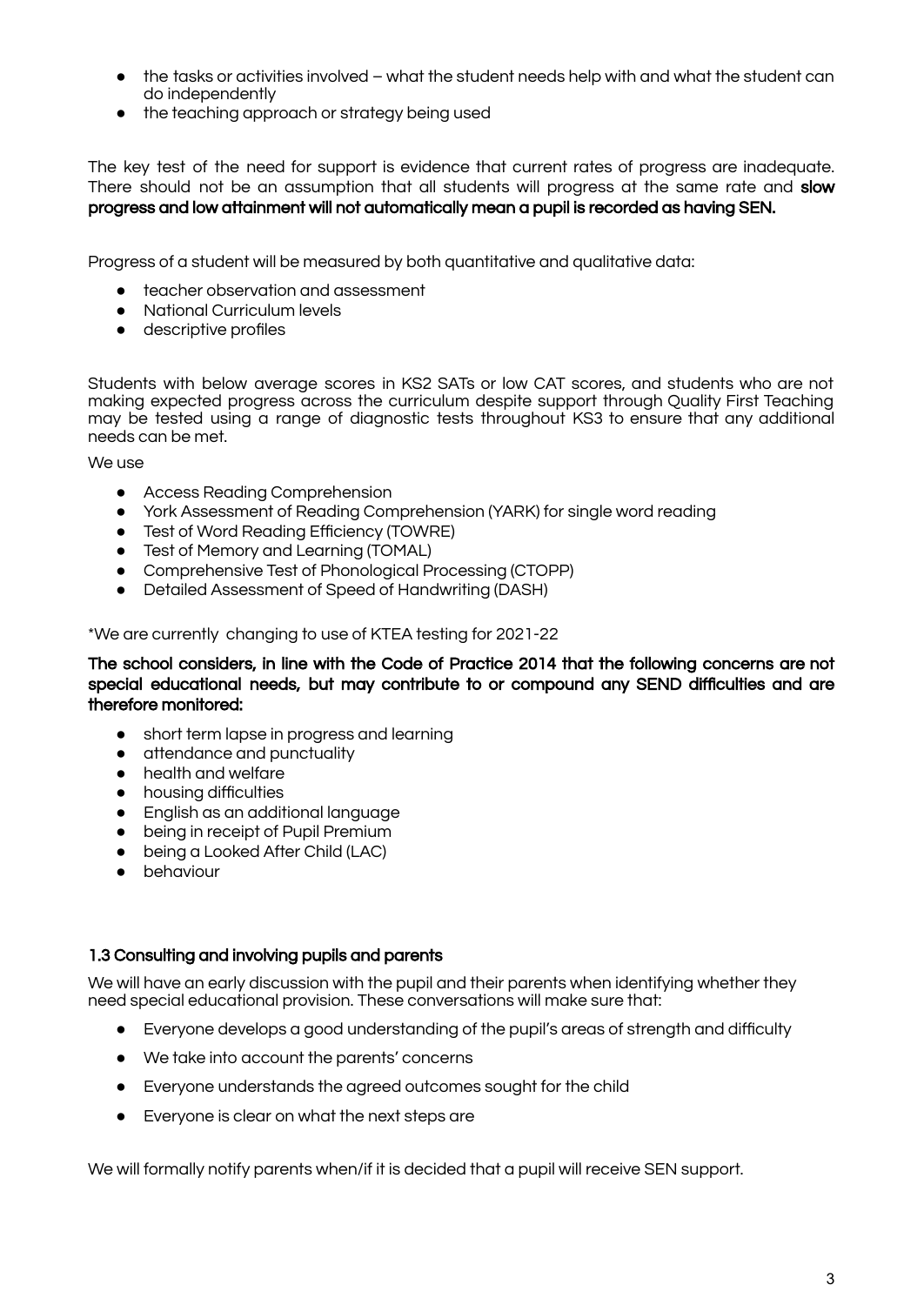The Learning Support Dept. holds regular coffee mornings for parents of students with SEND or those who may have questions about SEND. These are advertised in the Friday Newsletter which is emailed weekly.

If a student is identified as having SEND, the SENDCo will write specific learning strategies for them which will be shared with the class teacher to help adapt their teaching to meet need. These strategies will take account of input from parents, the student themselves and possibly specialist professionals. These are intended to be working documents and are reviewed termly to ensure that support for an individual child is developed and tailored over time.

#### 1.4 Assessing and reviewing pupils' progress towards outcomes

We will follow the graduated approach and the four-part cycle of **assess, plan, do, review.** 

- The progress of all students is tracked by class teachers, department heads, heads of years, as well as the Senior Leadership Team, (SLT). The Learning Support department monitors the progress of the SEND students that it supports. This may be through analysing progress data, gathering qualitative feedback from teachers and LSAs and the views of the students themselves.
- Parents are notified of progress at Parents Evenings, informal / formal Annual Review meetings in the Learning Support departments, as well as through the use of a Home/ School planner, emails and phone calls home.
- When an outside agency e.g. an occupational therapist assesses a student and the school is sent a report, this is then summarised and any recommendations and strategies are noted. These are acted on and reported to all the students' class teachers in the form Learning Strategies. This document is to provide information to help the teachers plan appropriate work and support students' progress and well- being. Parents are sent a copy of this document, which is updated annually, and can liaise with the Learning Support department to discuss and amend the document, to further aid learning.

#### 1.5 Supporting pupils moving between phases and preparing for adulthood

During Year 10 and Year 11, all students with SEND have a number of meetings with a connexions careers advisor in school to determine potential pathways post 16 and provide them with information about these courses. In the Autumn and spring terms of Year 11, form tutors, EWO and the SENDCo will liaise with families to ensure that appropriate applications are being made.

Students with EHCPs will be supported in school by LSAs to make these applications.

We will share information with the school, college, or other setting the pupil is moving to. We will agree with parents and pupils which information will be shared as part of this.

#### 1.6 Our approach to teaching pupils with SEN

All staff are fully informed of students' special educational needs and strategies to support their learning. They are responsible for ensuring they keep up to date with this information and take account of it in their own planning. Personalised plans and learning strategies are updated throughout the year and this is communicated with teaching staff so they can adjust their practice accordingly.

Support for SEND students follows three levels:

#### Universal support:

High quality teaching is our first step in responding to pupils who have SEN. This will be differentiated for individual pupils.

#### Targeted support: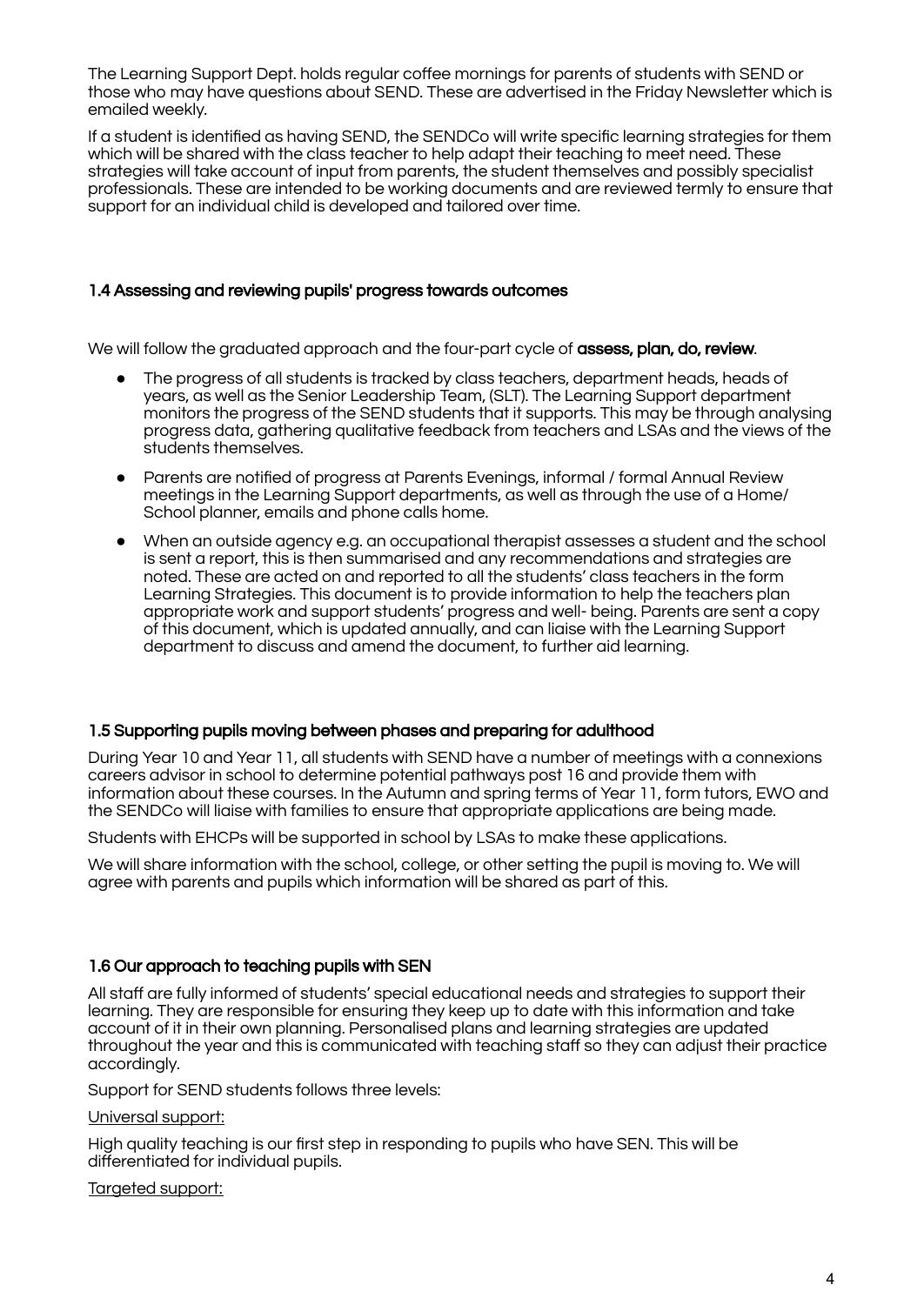- LSA in-class support for students who have an EHC Plan in place across the curriculum
- Small group teaching for KS3 and 4 Mathematics and English
- Numeracy catch up intervention
- Study skills support for SpLD
- Touch typing intervention
- Social Communication support, 1-1 or small group for students with ASD or communication needs
- Advice on differentiation of the curriculum (consultation with subject teachers)
- Assessment of students where appropriate, for exam concessions (Access Arrangement in present terminology)
- 1:1 meetings with Learning mentor to support overcoming barriers to learning and provide support for emotional well being

#### Specialist support:

- 1:1 work with Speech and Language therapist
- 1:1 work with Educational Psychologist
- 1:1 work with Art Therapist
- Referral to CAMHS

Parents/carers and students have the responsibility to work together with staff to ensure that the SEND needs of students are met.

#### 1.7 Adaptations to the curriculum and learning environment

We make the following adaptations to ensure all pupils' needs are met:

- Reasonable adjustments are made for students on the Autistic spectrum e.g. a time out card may be supplied, or a reduced curriculum to provide time for the student to access the core curriculum, supported by a teacher of LSA.
- Adjustments are made for students with visual (VI) and hearing (HI) Impairments e.g. assisted technology is provided, class materials may be enlarged or supplied electronically to individual students. Teachers of HI students regularly review their teaching strategies, in discussion with the HI teaching specialist and HI students to maximise progress.
- Review meetings are held regularly with relevant professionals. Arrangements are made to ensure that students with SEND are able to access exams and other assessments.
- Suitably qualified teachers in the Learning Support department assess the needs of students, either by testing them individually or using reports sent to the school by outside professionals e.g. educational psychologist or doctor. The Exams Officer then applies for Access Arrangements from the JCQ Board (Joint Curriculum and Qualifications Board) and ensures, in conjunction with the SENDCo, that suitable arrangements are put in place e.g. reader, scribe, rest breaks.

#### Special Facilities that assist Access to the School for SEND

Generally the school buildings do not permit easy access for physically disabled students with limited mobility. There is however access to the ground floor of the main school and sixth form house. While the Camden Road building is fully accessible, with a lift, only three subjects are taught there. (Accessibility Plan – see our website)

Currently we do have specialist facilities for students with hearing impairments. These are induction loops which are positioned in the main school hall, on the second and third floor of the main building. The loop takes a sound source and transfers it directly to a hearing aid without background noise, interference or acoustical distortion. In addition, for particular students, teachers wear radio aids to help amplify the sound for the students' hearing aids.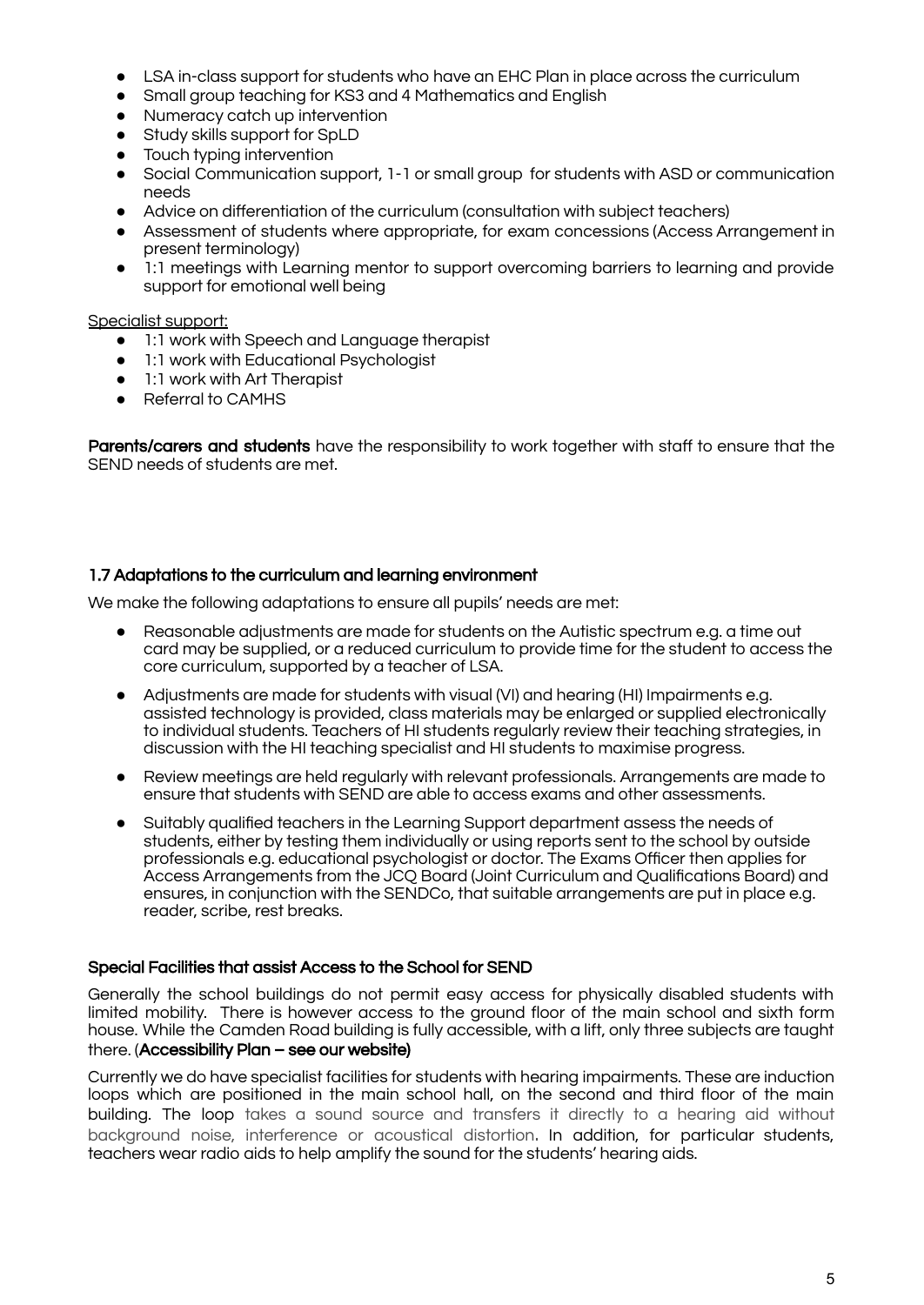## 1.8 Additional support for learning

We have 6 teaching assistants in the Learning support department. A number of these are trained to deliver interventions such as Elklan speech and language support and numeracy catch up.

Teaching assistants mainly support pupils within the classroom, liaising with the subject teacher to support students in removing barriers to learning.

Teaching assistants may support pupils 1:1 or in small groups with specific focus such as numeracy as necessary.

#### Allocation of Resources to and Amongst Students with SEND/Funding

The school receives annual grants from the Local Authority called Delegated Funds. The grant contributes to the staffing and curriculum costs of SEND support, funding: the LST, SaLT, Art Therapist and EP. In Key stage 3 it finances the reduction of class sizes in the core subjects: English, Maths and Science, to allow small group settings to be introduced, which supports the progress of SEND students. A small number of students also receive targeted support in the core subjects, in place of modern foreign languages. In Key Stage 4 it finances the vocational courses, such as Health and Social care or Hair and Beauty.

Where appropriate, if a SEND student is eligible for Free School Meals (FSM) the school may also use the Pupil Premium funding to finance the SEND support. This could be for instance: assisted technology equipment, one to one tuition, speech and language or support from the Educational Psychologist.

#### We work with the following agencies to provide support for pupils with SEN:

#### The Educational Psychologist (EP)

The Educational Psychologist makes a number of visits to the school each year. Referral is via the SENDCo, Deputy Head or Head of Year. Staff can refer a student to the EP for assessment when a student is consistently underachieving across the curriculum despite evidenced support delivered through Quality First Teaching. Any EP work with students requires written parental/carer consent on an eCAF referral form. This document is written in conjunction with the parents, who provided background information and their opinions are sought.

The role includes:

The assessment of the needs of individual students advice for teachers and parents as to how to support a particular student or groups of students

Attendance at annual reviews as appropriate

Attendance at strategic planning meetings

Observations of students in class and follow up advice to teachers

Seeking information from other professionals and advice on suitable courses of action

Running interventions

Coordinating professionals and advising around the EHC Needs Assessment process

Education Social Work Officer (EWO) supports attendance, contributes where relevant to girls with an EHCP. The EWO is based in school and may make a home visit or request additional support or appropriate short or long term placements.

Referral: via HOYs.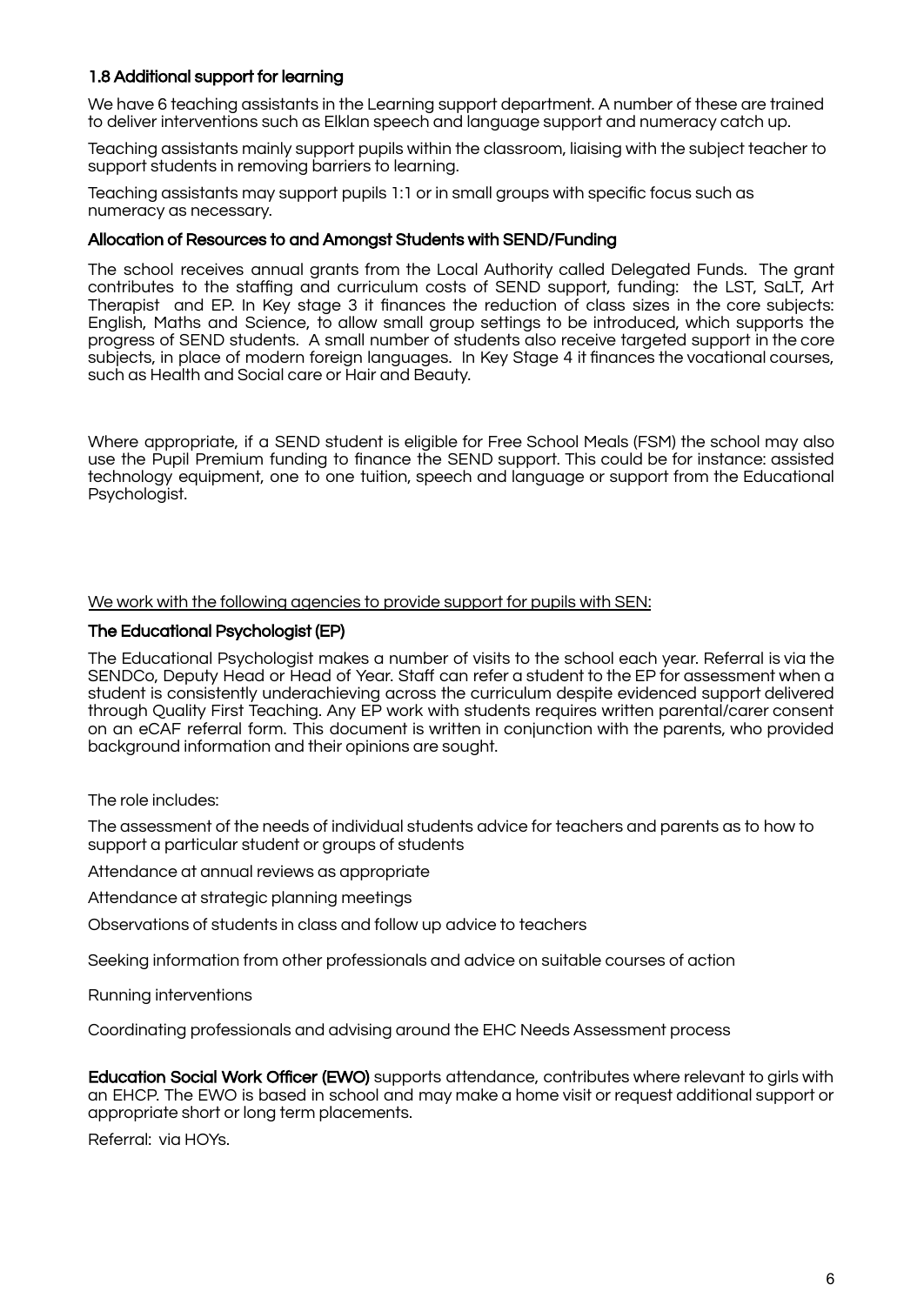Learning Mentors support students in overcoming barriers to learning. These may be emotional, behavioural, attendance or learning. Frequency of sessions is dependent on the individual situation. Learning Mentors are based in school.

Referral: via HOYs or deputy head.

Connexions Personal Advisor supports students in developing their future plans, both educationally and/or vocationally. Students with EHCPs are seen annually from year 9 onwards and the Connexions advisor also attends the Annual Reviews. The Connexions advisor is based in school.

Referral: via HOYs.

Tavistock Clinic - Child and Family department provides counselling for individual students and their parents/carers. Sessions may be during or after school, either at the Tavistock Clinic or on the school premises.

Referral: via HOYs, SENCO or Educational Psychologist.

#### Social Services – Children in Need, Child Protection, Family Services.

Referral: via deputy Headteacher.

School nurse advises on medical needs of students, in school two days a week.

Referral: via HOYs or SENDCo or student self-referral.

Speech and Language Therapist advises and assess the speech and language needs of students. They also work with the core curriculum departments to develop and differentiate the curriculum. The school has bought additional services from the NHS and a speech and language therapist works in the school half a day a week. Additional referrals are made to the out of school NHS service for assessment, one to one support and advice.

Referral: via SENDCo.

Advisory Teacher for Hearing Impairment (HI) advises on the needs of hearing impaired students. She works with an HI technician to test all equipment of students with HI. She also contribute to the In-class Strategies documents, attends and writes reports for Annual Review; conducts in class observations and after discussion with SENDCo, students, LSAs and teachers, advises on strategies and best practice.

Referral: via SENDCo.

Advisory Teacher for Visual Impairment (VI) advises on the needs of visually impaired students. He contributes to the In Class Strategies documents, attends and writes reports for Annual Review, conducts in class observations and after discussion with SENDCo, students, LSAs and teachers, advises on strategies and best practice.

Referral: via SENDCo.

Secondary Behaviour Support Service: CCfL, provides short-term places for pupils with behavioural issues. In exceptional cases there is also the possibility for referral to alternative pathways for KS4.

Referral: via deputy head.

Special Educational Needs and Disability Information Advice and Support Service (SENDIASS) Camden LA: [SENDIASS@camden.gov.uk](mailto:SENDIASS@camden.gov.uk)

(funded by the borough but totally independent)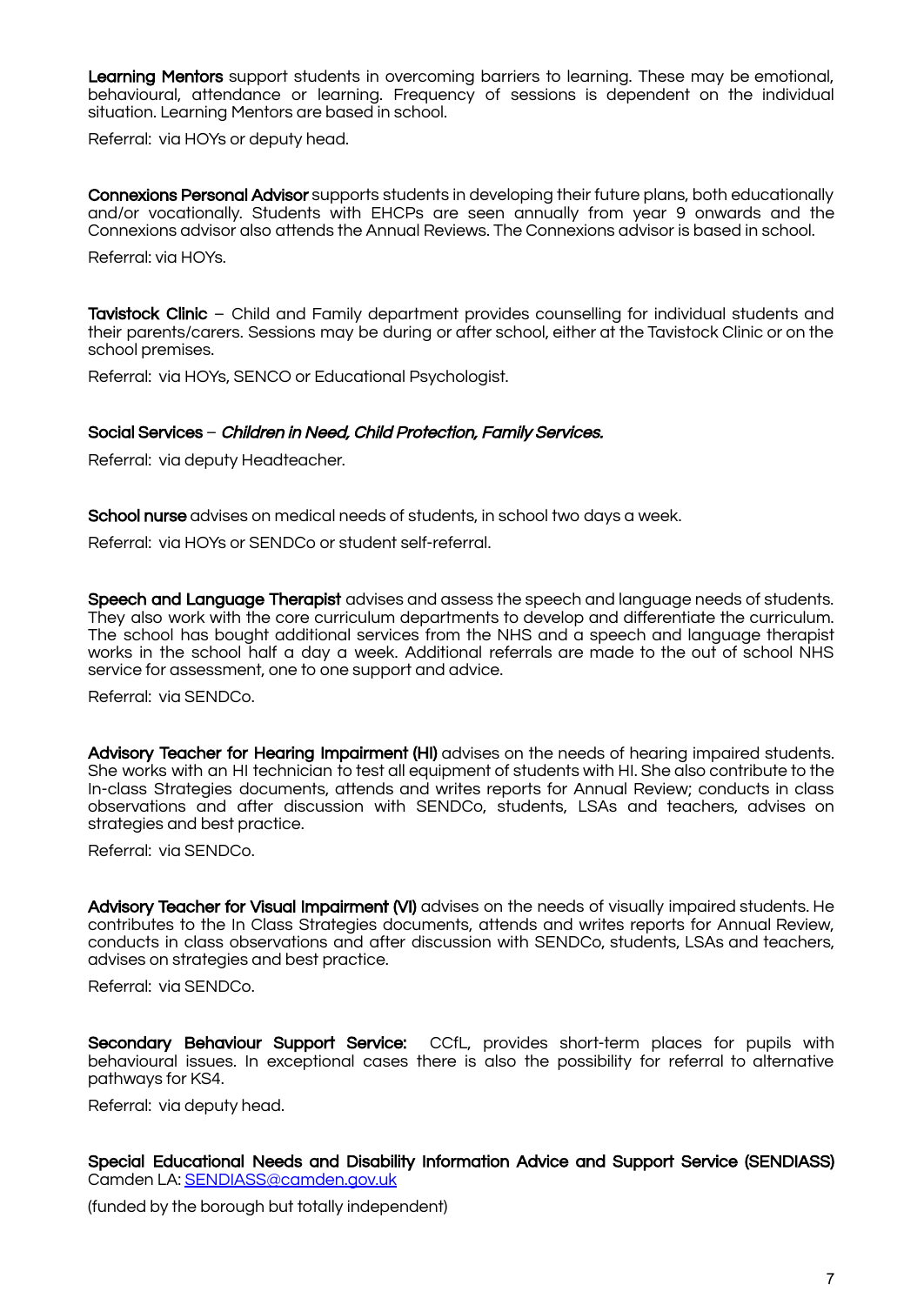An additional service which supports parents of SEN students and SEN young people.

Great Ormond Street, University College Hospital and Royal Free Hospital Schools: provide short and long term placements for students with medical related needs. The school liaises with the hospital schools to ensure that the student is provided with relevant curriculum support.

Child Adolescent Mental Health Service (CAMHS): provides support for students with emotional needs and their parents /carers on site at CSG. This support is provided by psychotherapists who come into school once a week and may be either with the student on their own and / or with the parent / carer.

Referral: via deputy head.

Records of visits and reports by all agencies are put on the student's main school file, they are treated as confidential and access to these files is controlled. When the Learning Support department is sent reports by outside agencies, any recommendations are acted on, if relevant they are summarised to help teachers plan work appropriately and then carefully stored.

## 1.9 Expertise and training of staff

Our SENCO has 3 years experience in this role and has worked as a Head of Department and a mathematics teacher for 23 years. The SENCo has passed the National Award for SEN Coordination (NASENCo) at UCL.

We have a team of 8 teaching assistants and 1 Learning support specialist teacher. Teaching assistants work in subject specialisms.

The LST has post graduate qualifications in Specific Learning Difficulties, Diploma in SpLD. This also qualifies her to make assessments for Exam Concession (Access Arrangements).

## **Training**

There are three levels of training / development for SEND

- 1. Basic awareness- for those in contact with students with particular SEND
- 2. Enhanced for those working regularly with students with particular SEND e.g. to adapt teaching and learning
- 3. Specialist in depth training: for staff in the school who advise and support on specific needs.

#### In-service Training on Special Educational Needs

The SENDCo is supported by Camden Local Authority through half termly SENDCo Forum meetings and INSET. Staff are offered a range of training by SENJIT (Special Educational Needs Joint Initiative for Training) which is based at the Institute of Education.

The INSET or training needs of all learning support staff are reviewed annually. The SENCO also provides INSET to NQTs and BTs and as appropriate to all teaching staff and governors.

#### 1.10 Securing equipment and facilities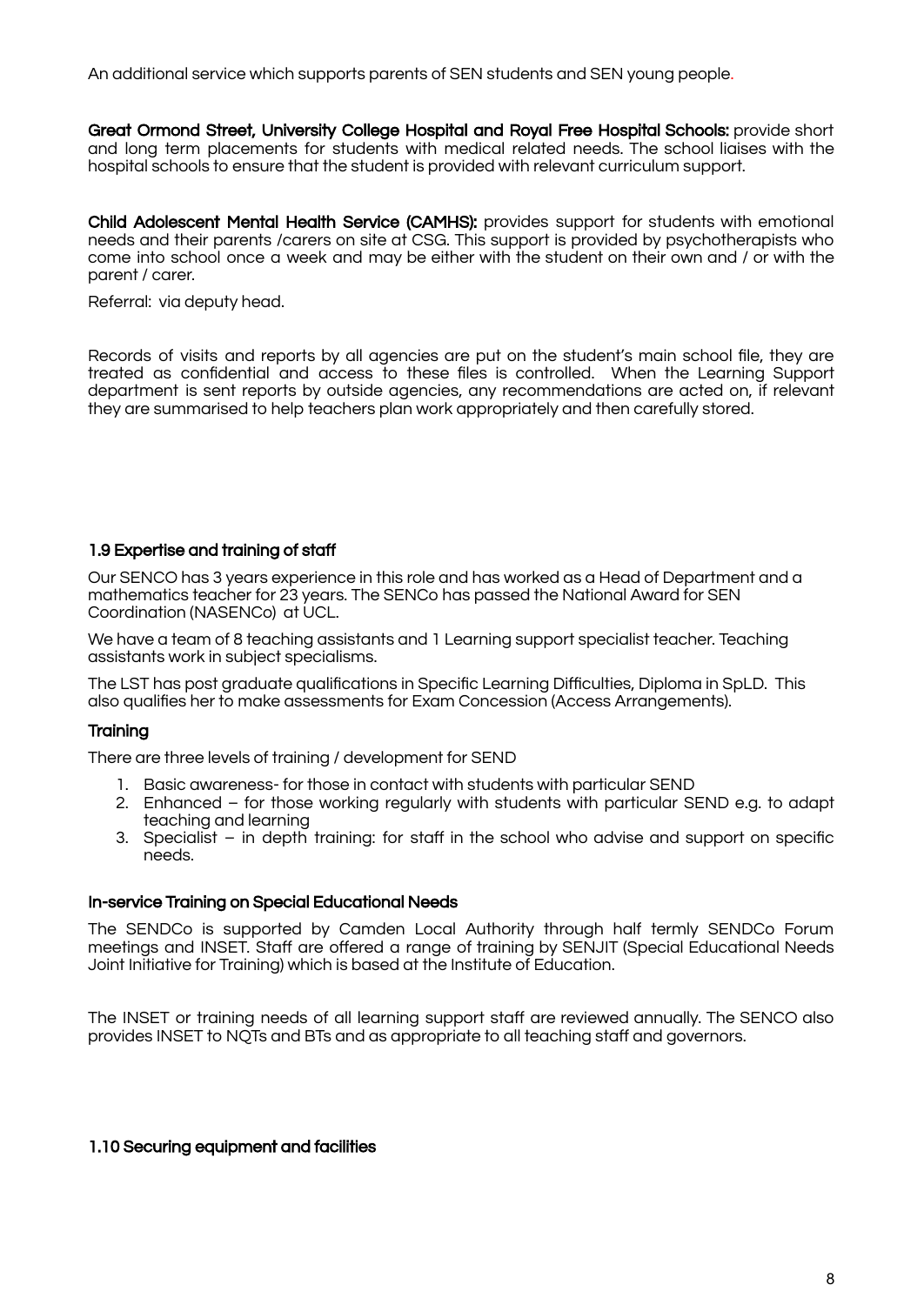- Currently we have specialist facilities for students with hearing impairments. Advice and guidance is obtained from the Camden LA Hearing Impairment Specialist. These are induction loops which are positioned in the main school hall, on the second and third floor of the main building. The loop takes a sound source and transfers it directly to a hearing aid without background noise, interference or acoustical distortion. In addition, for particular students, teachers wear radio aids to help amplify the sound for the students' hearing aids. Adjustments are made where appropriate for exams e.g. extra time.
- Reasonable adjustments are made for students with Visual Impairments (VI). Advice and guidance is obtained from the Camden LA Visual Impairment Specialist. On the recommendations of an Occupational Therapist Assisted Technology can be purchased. Teachers may enlarge work or send it to the student via email for easy access. Adjustments are made for examinations e.g. extra time and computer access.
- Physical aids are purchased for students with physical disabilities on the recommendations of an occupational therapist e.g. a sloping desk, cushion, weighted pens and equipment for maths and DT.
- Disabled toilets are to be found on the ground floors of the main building and the Camden Road building.

## 1.11 Evaluating the effectiveness of SEN provision

We evaluate the effectiveness of provision for pupils with SEN by:

- Reviewing pupils' individual progress towards their goals each term (in development)
- Reviewing the impact of interventions half termly or termly
- Data reviews
- Pupil feedback
- Monitoring by the SENCO
- Using provision maps to measure progress (under review)
- Holding annual reviews for pupils with statements of SEN or EHC plans
- Use of the Departmental Improvement Plan (DIP). This reflects the initiatives that the department prioritises each two year cycle. This cycle 2020-22 concentrates on: the continuity and development of high quality teaching which engages and includes all learners; building on current exceptional performance of learners with SEND; and working alongside and in partnership with parents and carers.

#### 1.12 Enabling pupils with SEN to engage in activities available to those in the school who do not have SEN

All of our extra-curricular activities and school visits are available to all our pupils, including our before-and after-school clubs.

All pupils are encouraged to go on our residential trip(s)

All pupils are encouraged to take part in school plays/special workshops.

No pupil is ever excluded from taking part in these activities because of their SEN or disability.

• The school offers a wide range of activities in order to appeal to and meet the needs of students with their different interests, strengths and capabilities.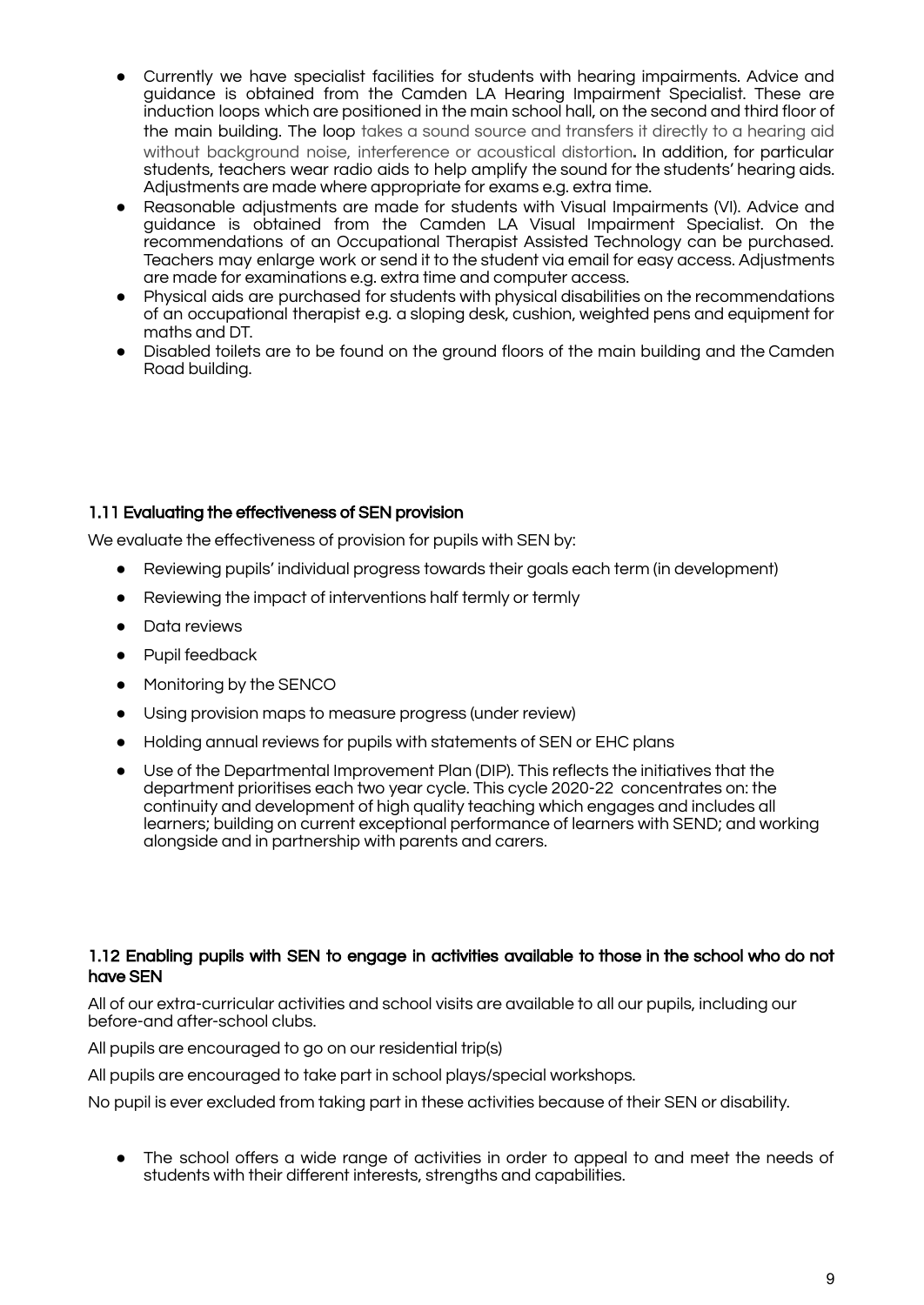- Some SEND students are given support outside of lesson time e.g. morning registration and lunch times to enable them to access meals and be supported in the less structured part of the school day.
- Barriers to participation are removed by planning and consultation e.g. for school trips teachers consult with students, parents and activity leaders to ensure that provision is made for disabilities and activities are modified as necessary, while appropriate transport is provided.
- PE lessons are made accessible through consultation with occupational therapists for individual students. Reasonable adjustments are made to lesson planning and the curriculum.
- Students with SEND are encouraged to take responsibility in their tutor groups and for the school e.g. being form rep on the school council, helping at parents evenings, running a charity stall at break time.

## Access Plan

Access to the curriculum and information: see Appendix 1: School Access Plan (see our website)

## 1.13 Support for improving emotional and social development

#### We provide support for pupils to improve their emotional and social development in the following ways:

- An art therapist, Learning Mentors, Counsellors and CAMHS clinical psychologist and psychotherapist work at the school. Referrals are made through the SENDCo, Heads of Years and Deputy Head. They can work with students on a range of issues: anxiety, trauma, bullying, friendships, anger management and family related issues.
- Emotional Literacy Support Assistants (ELSAs) may run Speech, Language & Communication groups to support students who have difficulties with forming and making positive friendships.
- Educational psychologist offers special projects to work with small groups of students around issues such as resilience and anxiety.
- Educational Psychologist runs student drop-in sessions which offer confidential support to students with SEMH needs; it is an opt-out and self-referral service for all students.
- Educational Psychologist gives 1-1 support to students who have barriers to learning.
- Education Welfare Officer (EWO) works with students and their families to achieve high attendance and punctuality. The EWO visits families to overcome any barriers to learning.
- Administration of medicine (Medical Policy see our website)
- e-safety is part of the school's curriculum and is taught in PSHE lessons as well as in Y7 ICT lessons. Outside speakers are also invited to speak to students in school assemblies to raise awareness. (e-safety policy – see our website)
- Anti-Bullying is taught as part of the PSHE programme. Various interventions are run by the school e.g. the Buddy system for the Y7 students run by Y9s. Also SOS, a student self-referral system; the Head Girls are trained to work with students who want help with issues that they do not feel comfortable talking about with teachers. (Behaviour Policy – see our website)

We have a zero tolerance approach to bullying.

#### 1.14 Working with other agencies

Camden Local authority local offer [www.localoffer.camden.gov.uk](http://www.localoffer.camden.gov.uk)

Please also refer to section 1.8